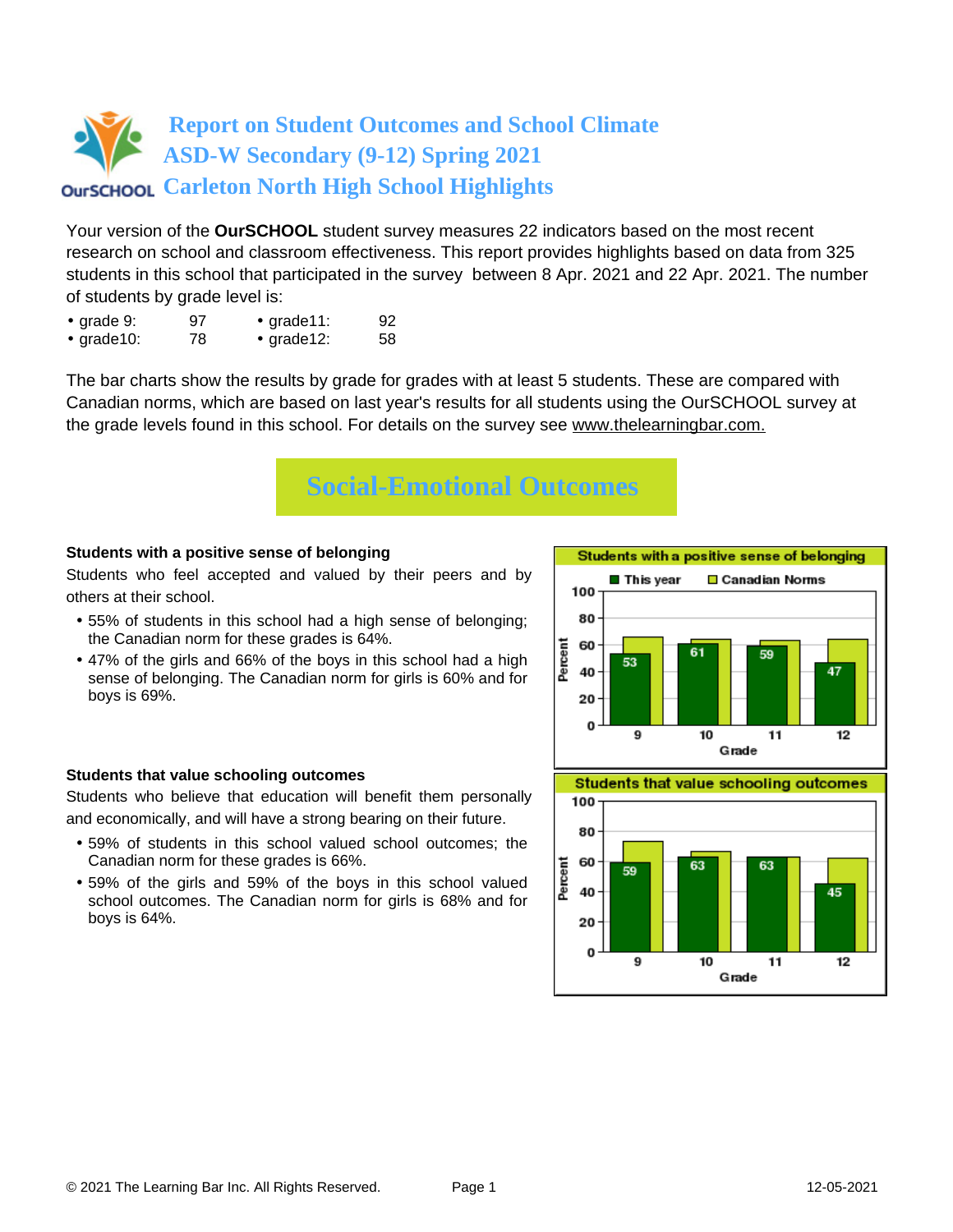# **Social-Emotional Outcomes**

#### **Students that are regularly truant**

Students who skip classes or miss days at school without a reason, or arrive late for school or classes.

- In this school, the student truancy rate was 18%; the Canadian norm for these grades is 23%
- In this school, the truancy rate for girls was 19% and for boys, 17%. The Canadian norm for girls is 21% and for boys is 26%.



Students that do not get in trouble at school for disruptive or inappropriate behaviour.

- In this school, 93% of students had positive behaviour; the Canadian norm for these grades is 94%.
- 92% of the girls and 93% of the boys in this school with positive student behaviour at school. The Canadian norm for girls is 97% and for boys is 90%.

#### **Students who are interested and motivated**

Students who are interested and motivated in their learning.

- 30% of students in this school were interested and motivated; the Canadian norm for these grades is 37%.
- 25% of the girls and 34% of the boys in this school were interested and motivated. The Canadian norm for girls is 37% and for boys is 37%.





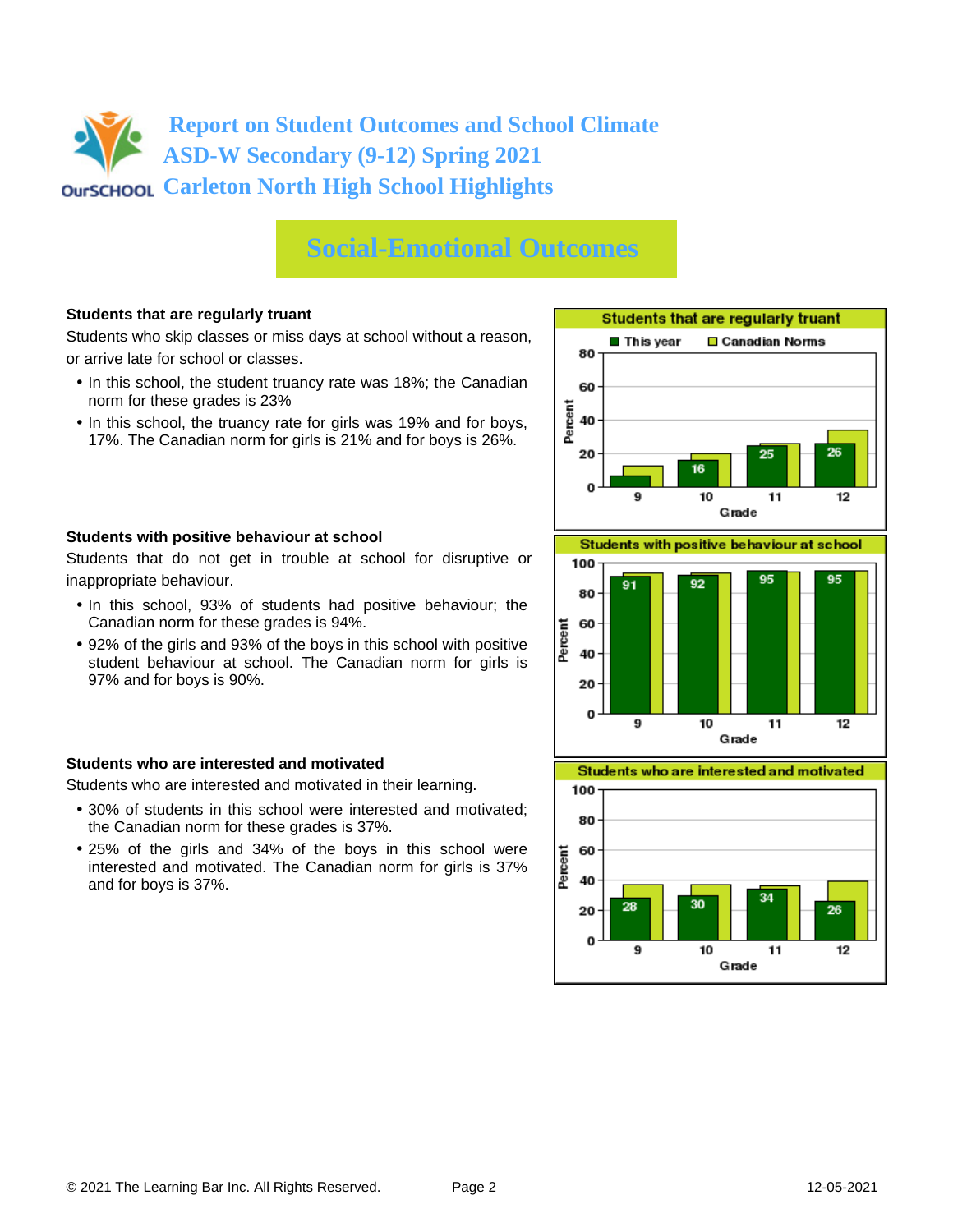### **Social-Emotional Outcomes**

### **Effort**

Students who try hard to succeed in their learning.

- 65% of students in this school tried hard to succeed; the Canadian norm for these grades is 69%.
- 70% of the girls and 63% of the boys in this school tried hard to succeed. The Canadian norm for girls is 71% and for boys is 66%.



#### **Students with moderate or high levels of anxiety**

Students who have intense feelings of fear, intense anxiety, or worry about particular events or social situations.

- 34% of students in this school had moderate to high levels of anxiety; the Canadian norm for these grades is 26%.
- 44% of the girls and 21% of the boys in this school had moderate to high levels of anxiety. The Canadian norm for girls is 36% and for boys is 17%.

### **Students with moderate or high levels of depression**

Students who have prolonged periods when they feel sad, discouraged, and inadequate.

- 35% of students in this school had moderate to high levels of depression; the Canadian norm for these grades is 26%.
- 43% of the girls and 27% of the boys in this school had moderate to high levels of depression. The Canadian norm for girls is 34% and for boys is 17%.

Students with moderate or high levels of anxiety



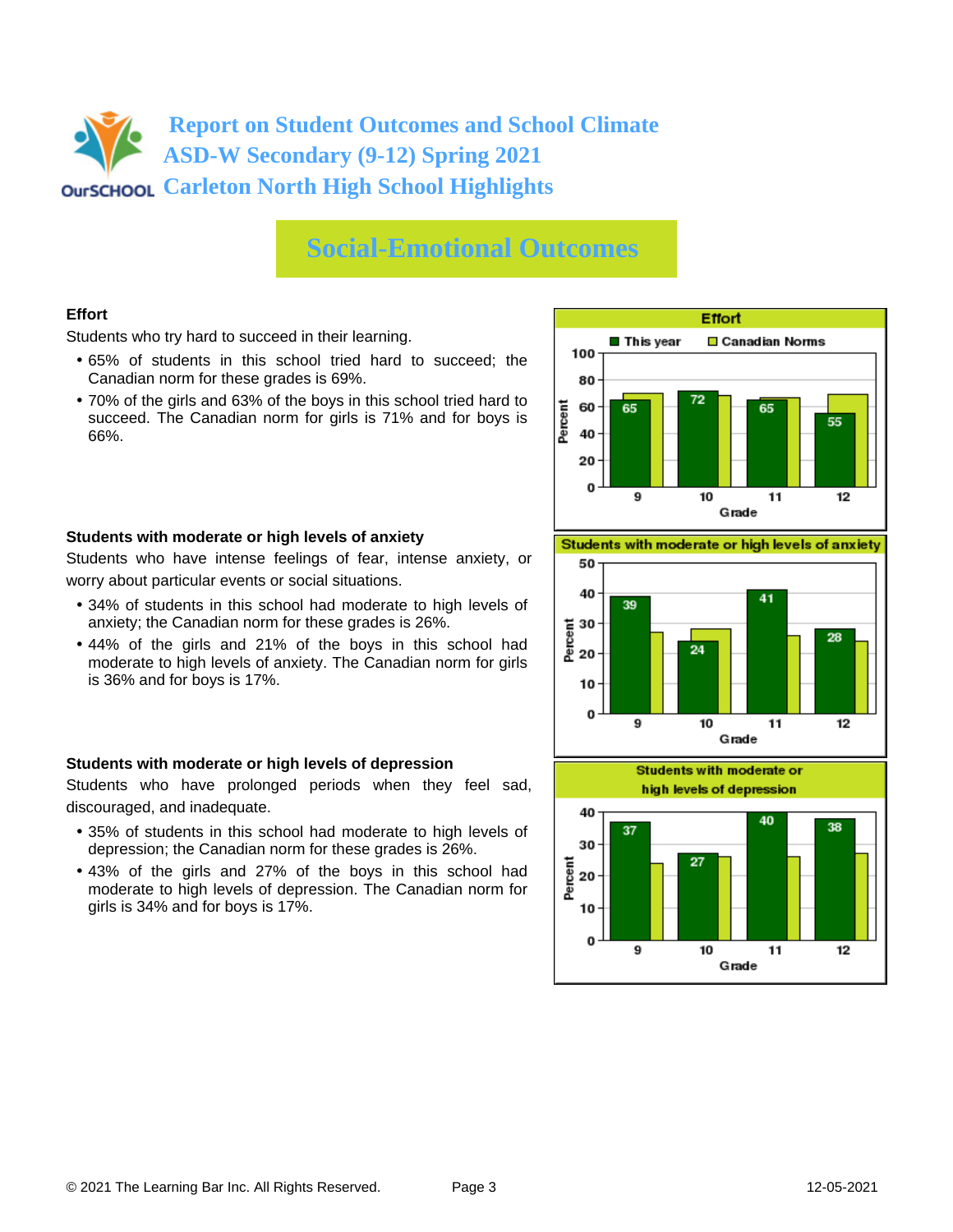# **Report on Student Outcomes and School Climate ASD-W Secondary (9-12) Spring 2021 CARLET CONSTRAINTS CONTRETT** CONSTRAINING CONSTRAINING CONSTRAINING CONSTRAINING CONSTRAINING CONSTRAINING CONSTRAINING CONSTRAINING CONSTRAINING CONSTRAINING CONSTRAINING CONSTRAINING CONSTRAINING CONSTRAINING CONSTRAINI

### **Social-Emotional Outcomes**

### **Life Satisfaction**

Students who are satisfied with the overall quality of their lives.

- 58% of students in this school had positive life satisfaction.
- 55% of the girls and 62% of the boys in this school had positive life satisfaction.

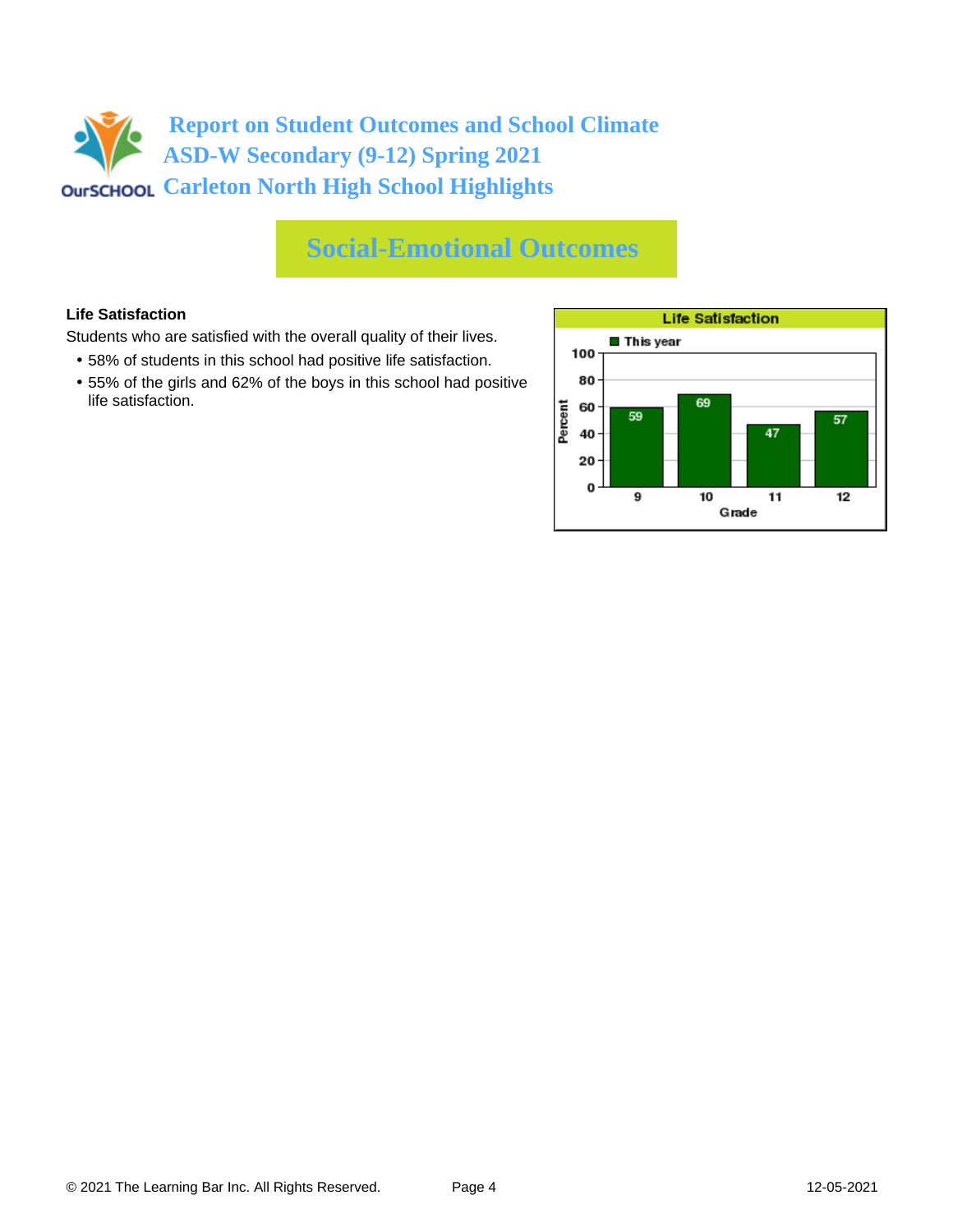# **DRIVERS of Student Outcomes**

### **Effective learning time**

Important concepts are taught well, class time is used efficiently, and homework and evaluations support course objectives.

- In this school, students rated effective classroom learning time 6.7 out of 10; the Canadian norm for these grades is 6.7.
- In this school, effective classroom learning time was rated 6.8 out of 10 by girls and 6.6 out of 10 by boys. The Canadian norm for girls is 6.8 and for boys is 6.7.



### **Rigor**

Students who find the classroom instruction is well-organized, with a clear purpose, and with immediate and appropriate feedback that helps them learn.

- In this school, students rated rigor 6.4 out of 10; the Canadian norm for these grades is 6.5.
- In this school, rigor was rated 6.5 out of 10 by girls and 6.4 out of 10 by boys. The Canadian norm for girls is 6.5 and for boys is 6.4.

### **Bullying, exclusion, and harassment**

Students who are subjected to physical, social, or verbal bullying, or are bullied over the internet.

- 15% of students in this school were victims of moderate to severe bullying in the previous month; the Canadian norm for these grades is 17%.
- 17% of the girls and 14% of the boys in this school were victims of moderate to severe bullying in the previous month. The Canadian norm for girls is 16% and for boys is 18%.



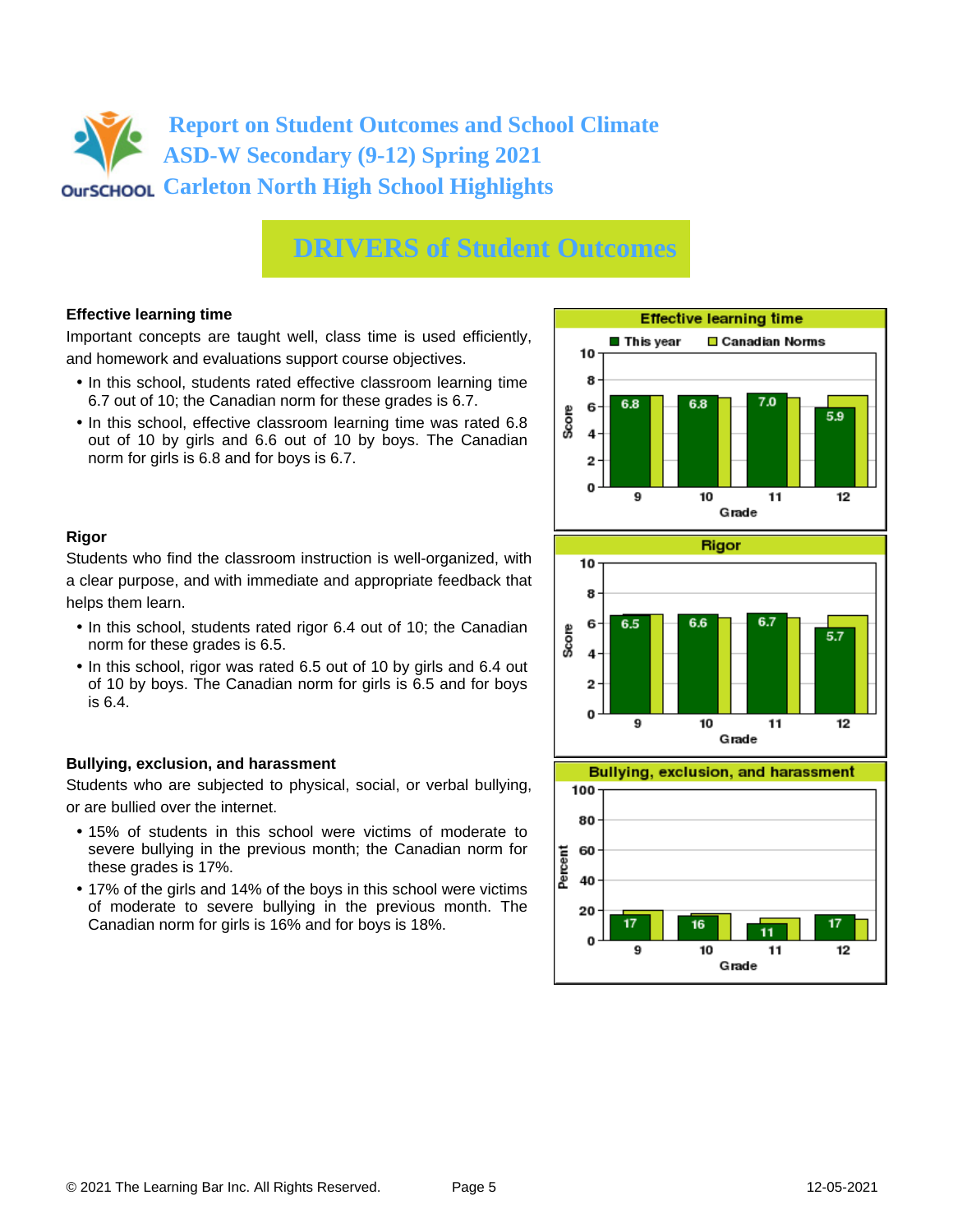

### **DRIVERS of Student Outcomes**

#### **Feel safe attending this school**

Students who feel safe at school as well as going to and from school.

- 54% of students felt safe attending the school; the Canadian norm for these grades is 67%.
- 51% of the girls and 61% of the boys felt safe attending the school. The Canadian norm for girls is 65% and for boys is 68%.

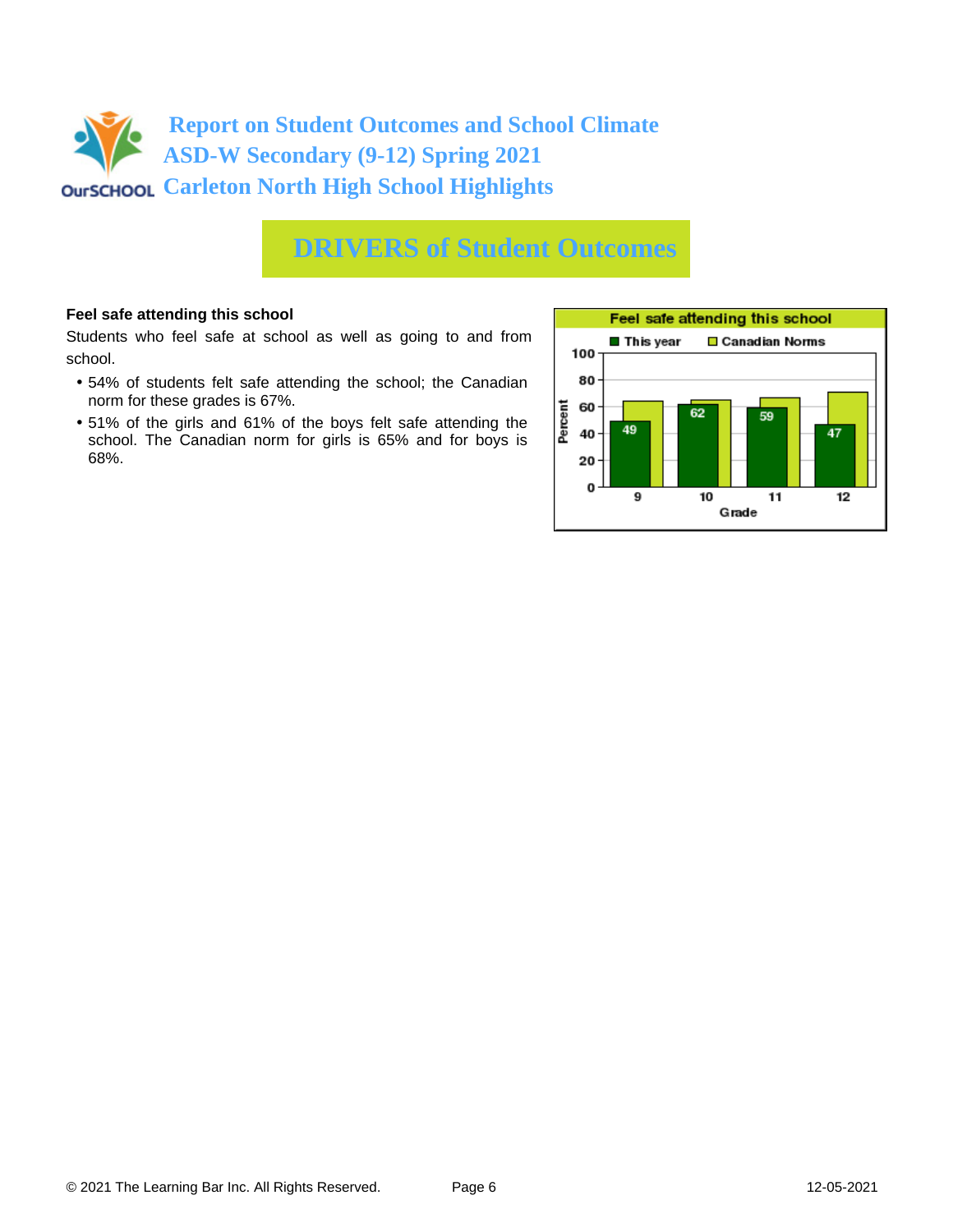# **Demographic Factors**

### **Language spoken at home**

Students are asked to indicate the language they speak most often at home.

- 95% of students in this school speak English at home.
- 0% of students in this school speak French at home.
- 2% of students in this school speak other languages at home.
- 1% of students in this school speak English and French at home.
- 2% of students in this school speak English and another languages at home.
- 0% of students in this school speak French and another languages at home.

#### **Grade repetition**

Students who have repeated one or more grades at school since kindergarten.

- 6.8% of students in this school have repeated a grade at school.
- 6.2% of the girls and 7.9% of the boys in this school have repeated a grade at school.

### **Time student has lived in Canada**

Students who were born in Canada.

- 96% of students in this school were born in Canada.
- 96% of the girls and 96% of the boys in this school were born in Canada.



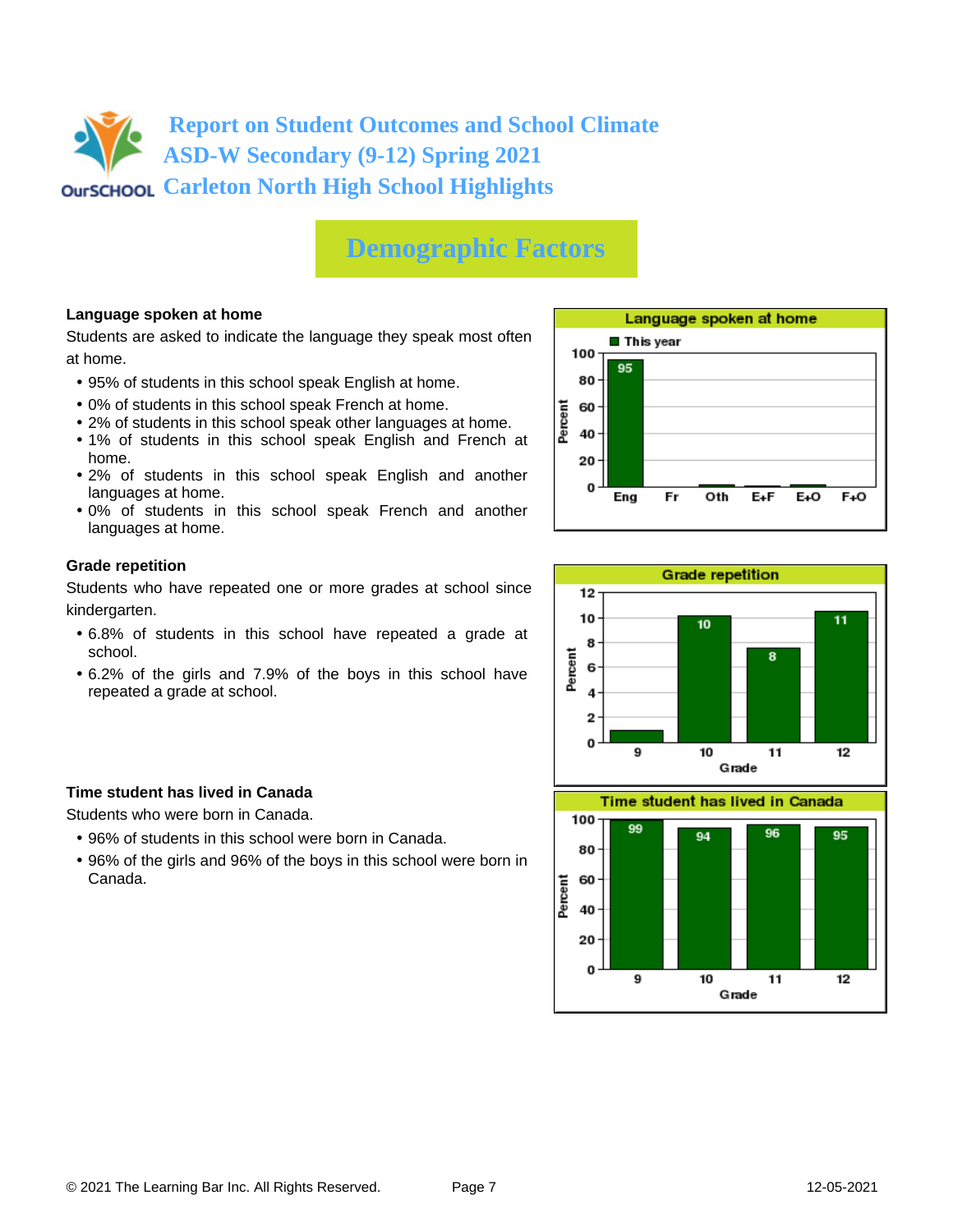# **Demographic Factors**

### **Indigenous Status**

Students who identified as Indigenous, that is, First Nations, Métis, or Inuk.

- 5% of students in this school identified as Indigenous.
- 5% of the girls and 5% of the boys in this school identified as Indigenous.



### **Disability**

**Change school**

moved.

The percentage of students that have a Disability that limits their participation in school activities and learning.

• 15% of students in this school have a disability.

Students who have changed schools for reasons below.

advantage of a different program.

were expelled from their old school.

• 15% of the girls and 14% of the boys in this school have a disability.

• 11.8% of students in this school changed school because they

• 3.9% of students in this school changed school to take

• 1.9% of students in this school changed school because they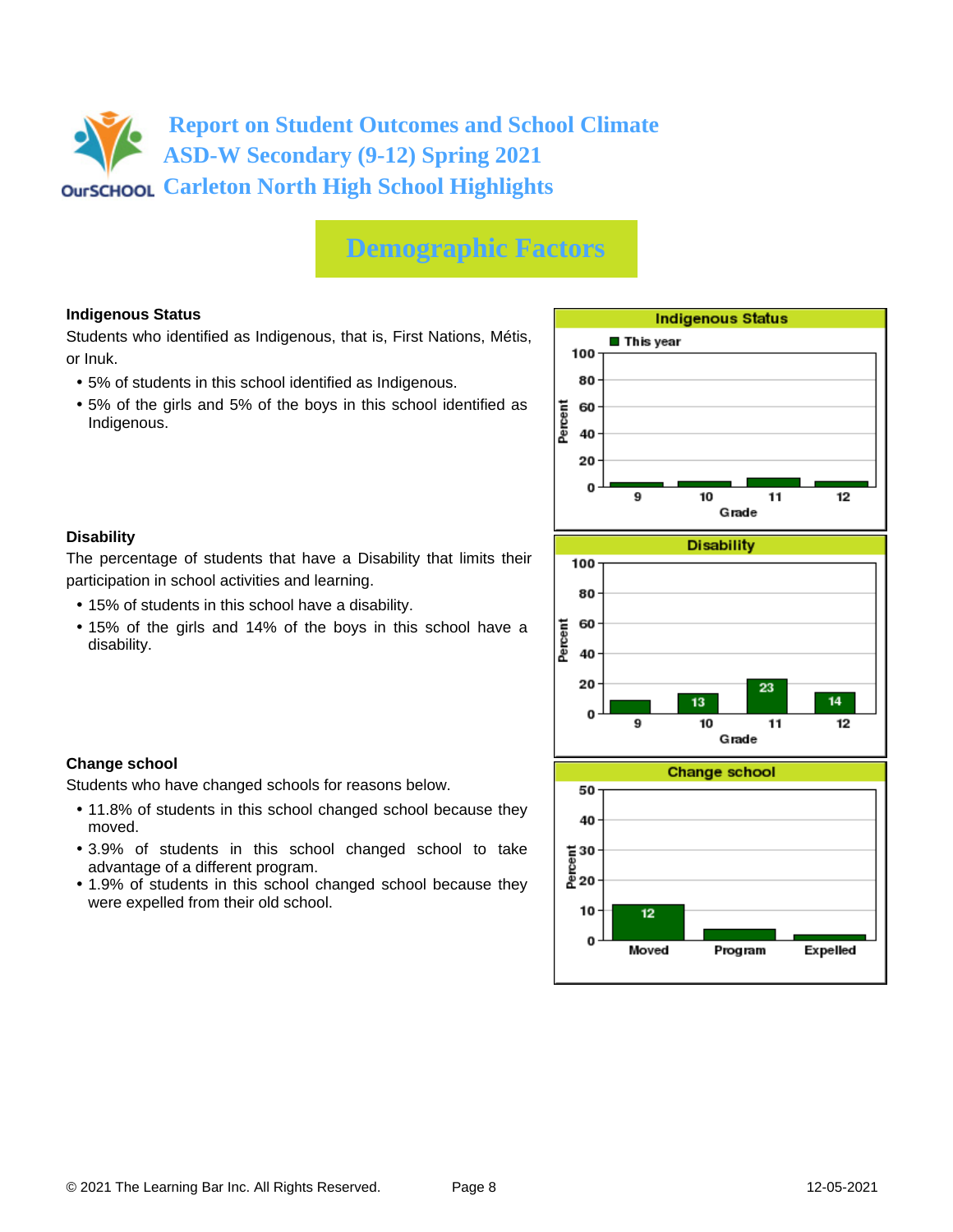

# **Demographic Factors**

#### **Instructional Environment**

The percentage of students learning at home, at school, or a combination of both.

• 38% of students in this school are learning at school. 4% of students in this school are learning at home. 59% of students in this school are learning both at school and at home.

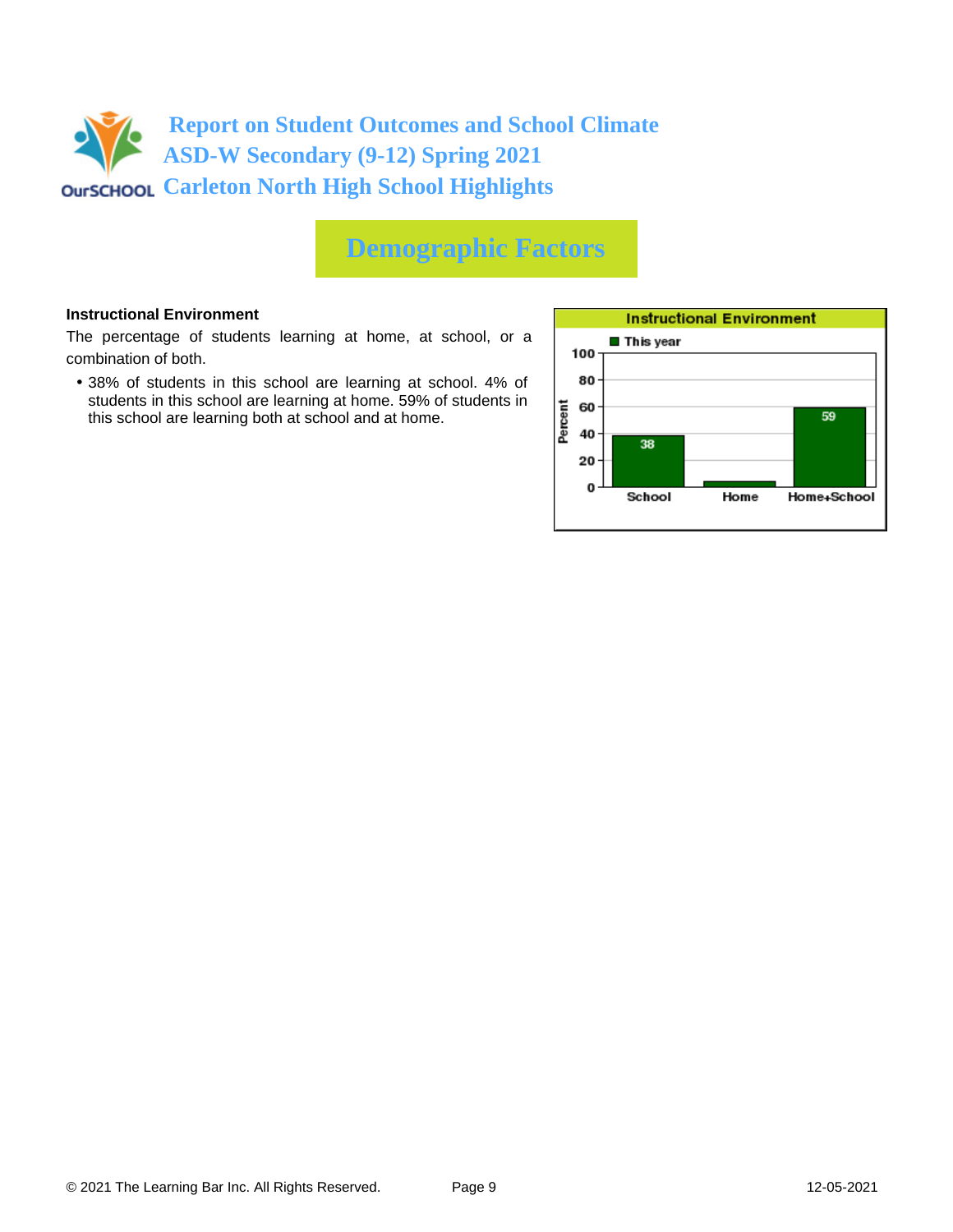

**Custom Measure**

#### **% Enrolled in FSL (NB EECD)**

Enrolled in FSL - NB EECD Custom Question

The percentage of students that indicated they were enrolled in French Immersion.

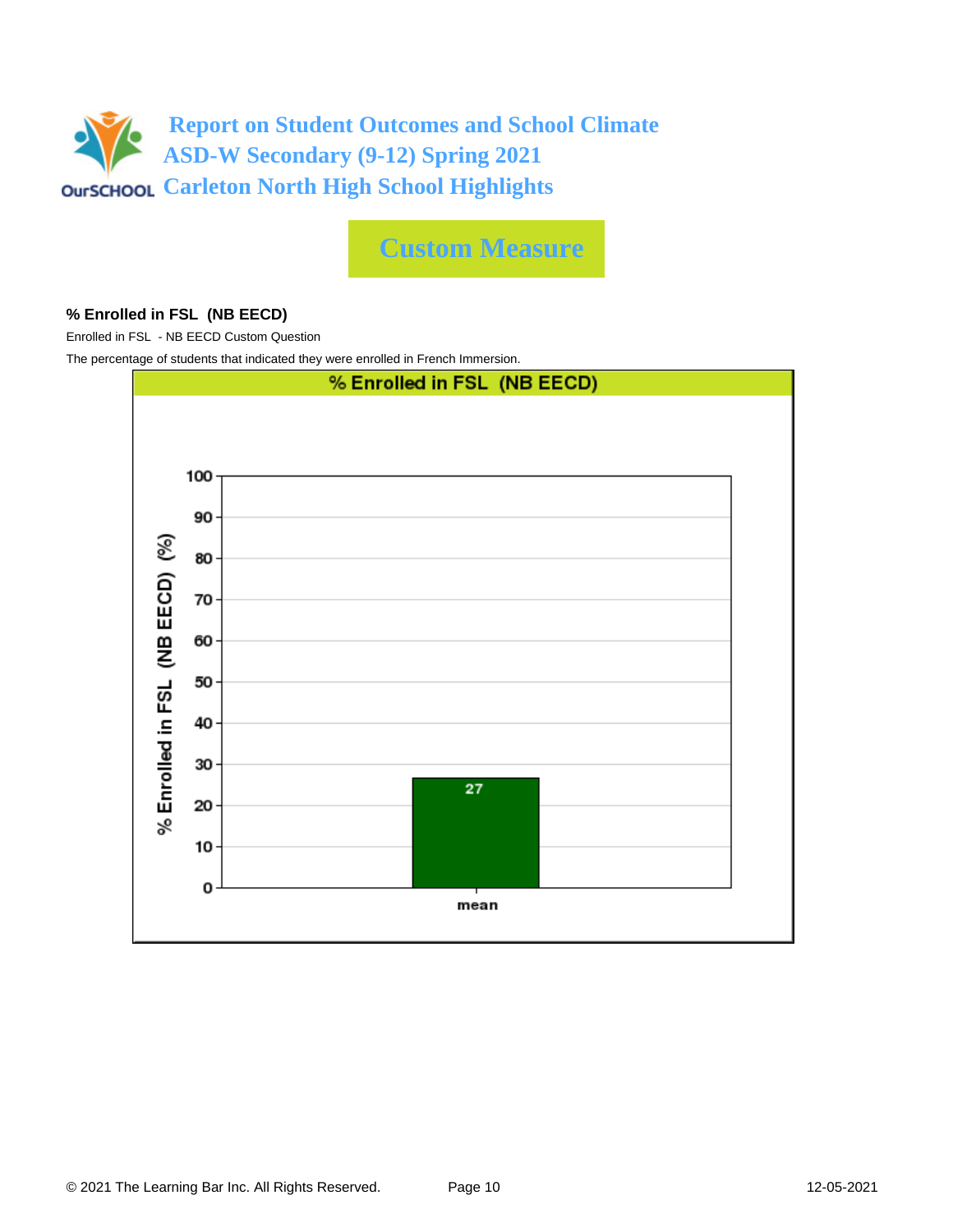

**Students were asked: "Do you identify as a member of the LGBTQI2S (Lesbian, Gay, Bisexual, Transgender, Queer, Intersex, and Two-Spirited) community?"**

**- Yes (Yes)**

- **No (No)**
- **I prefer not to answer (NA)**

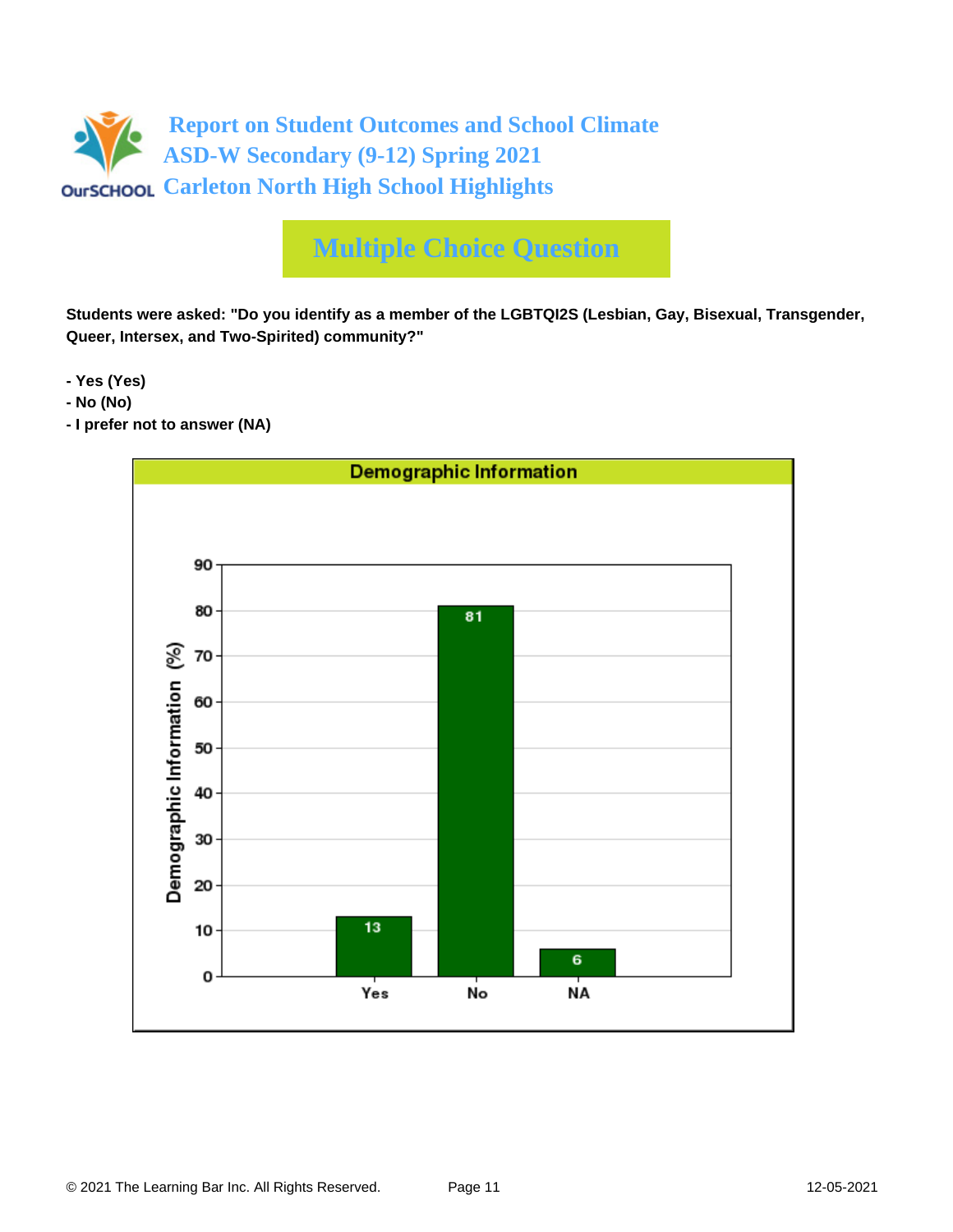

**Students were asked: "My Teacher gives me feedback and helps me set goals for my learning."**

- **Never or Hardly Ever (Never)**
- **About Once a Week (Once)**
- **About 2-3 Times a Week (2to3)**
- **Almost Every Day (Almos)**
- **Every Day (Daily)**

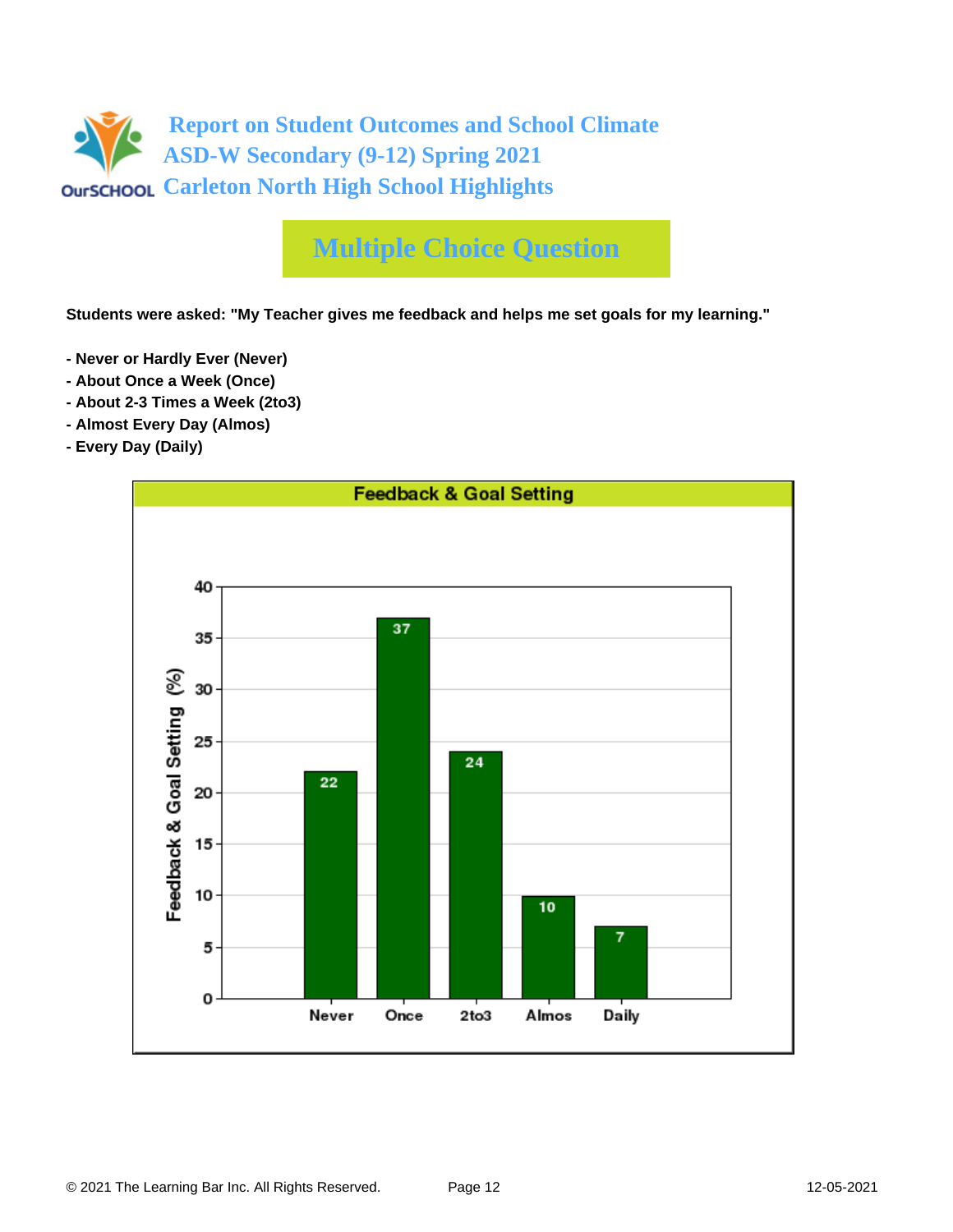

**Students were asked: "I use digital technology (computers; iPads; apps; Microsoft 365;...) to support my learning."**

- **Never or Hardly Ever (Never)**
- **About Once a Week (Once)**
- **About 2-3 Times a Week (2to3)**
- **Almost Every Day (Almos)**
- **Every Day (Daily)**

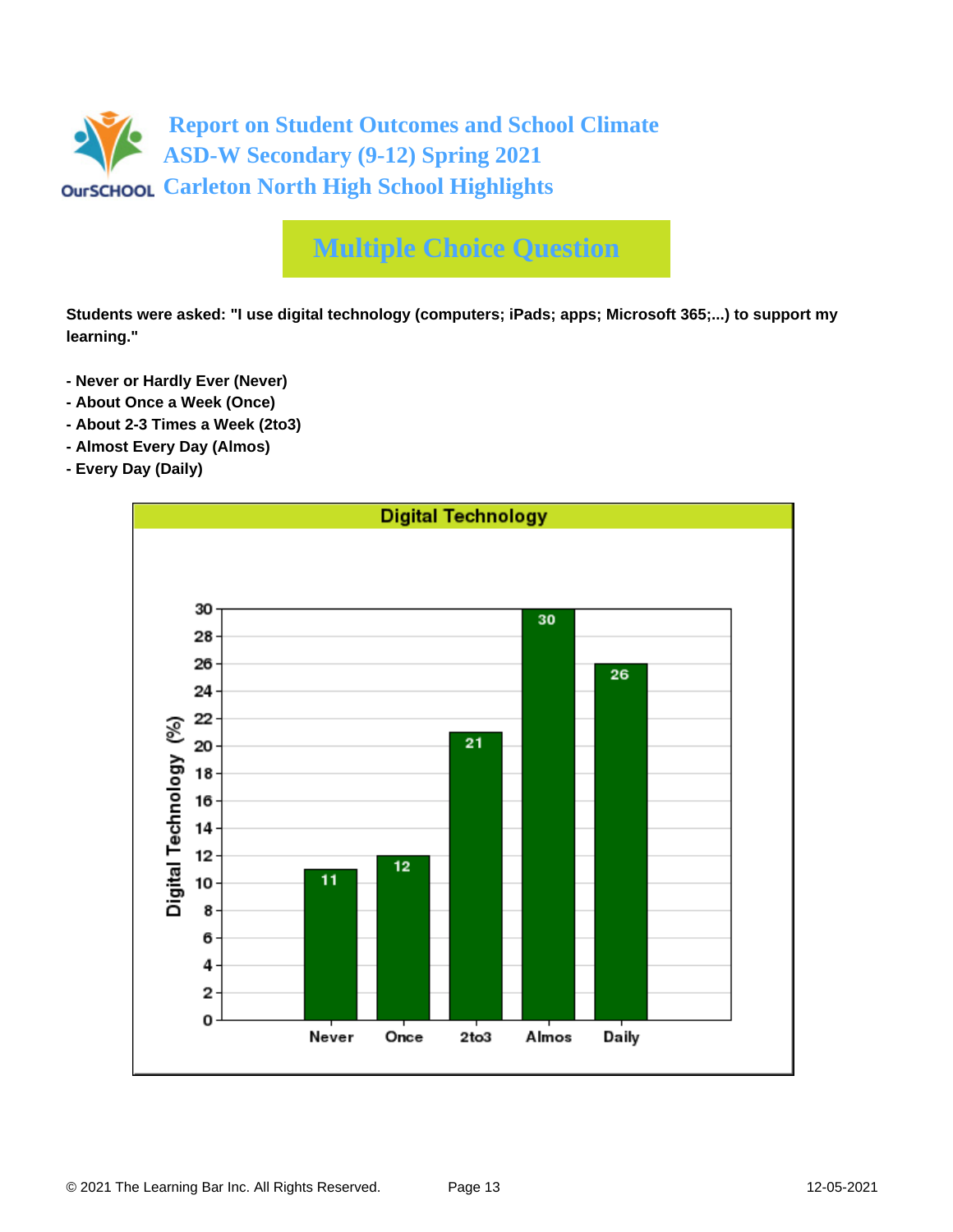

**Students were asked: "How many hours per day (on average) did you spend working on school work or homework on your designated learning days?"**

- **Less than 1 hour (a)**
- **1 to 3 hours (b)**
- **3-5 hours (c)**
- **More than 5 Hours (d)**